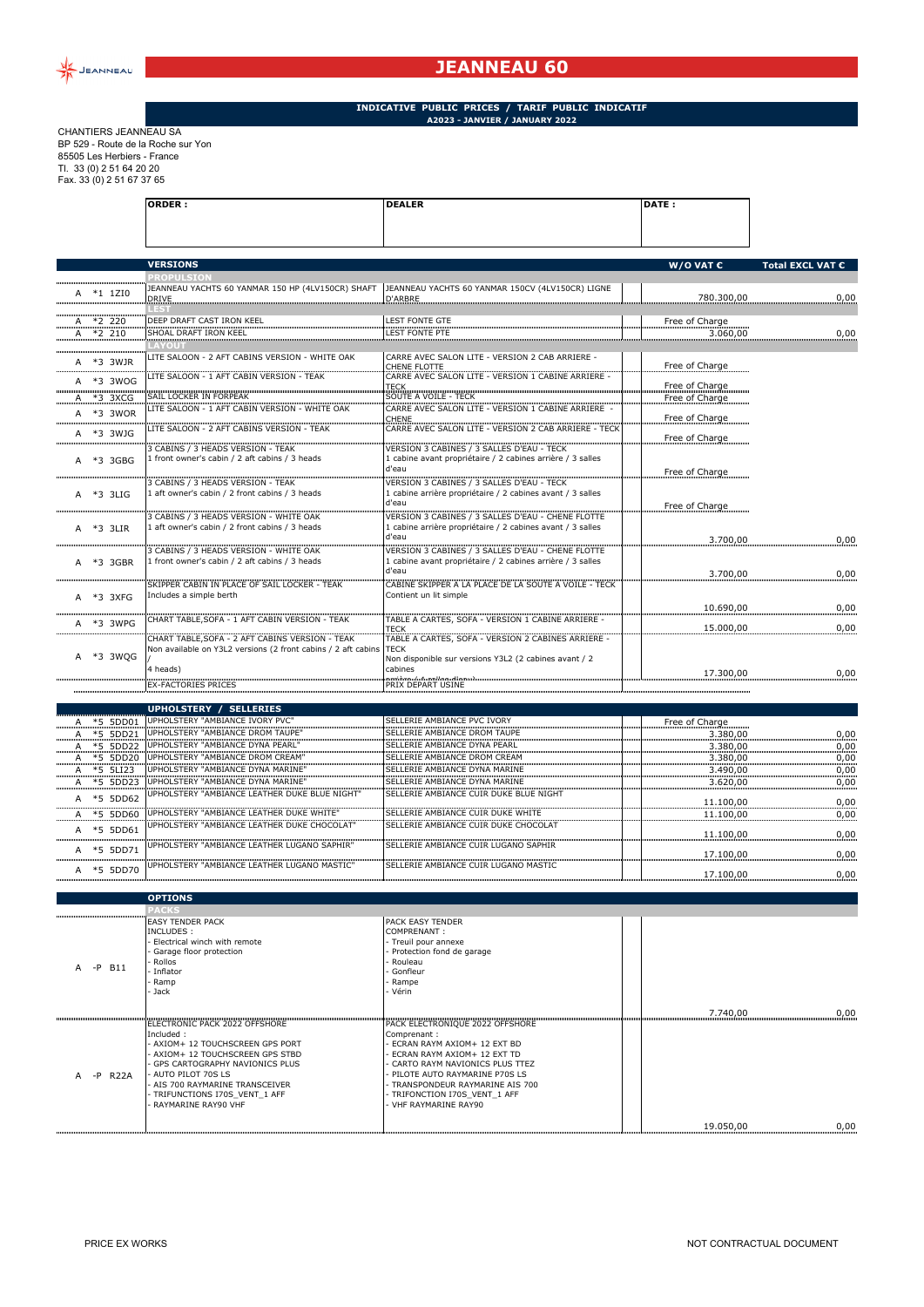| $-P$ R22B                               | ELECTRONIC PACK 2022 OCEAN<br>Included:<br>RAYMARINE i70s MULTI + DEPTH-SPEED SENSOR +<br>MASTHEAD WIND SENSOR<br>1 RAYMARINE RAY90 VHF<br>1 AIS 700 RAYMARINE TRANSCEIVER<br>2nd RAYMARINE VHF HANDSET AT THE STARBOARD HELM<br><b>STATION</b><br>1 RAYMARINE p70s AUTOPILOT<br>SMARTCONTROL RAYMARINE PILOT CONTROL<br>2 GPS RAYMARINE AXIOM PRO + 12 MULTIFUNCT<br>TOUCHSCREEN DISPLAY WITH<br>WIFI<br>RAYMARINE QUANTUM DOPPLER RADAR | PACK ELECTRONIQUE 2022 OCEAN<br>Comprenant:<br>RAYMARINE 170s MULTI + LOCH-SONDEUR + GIROUETTE<br>ANEMOMETRE<br>1 VHF RAYMARINE RAY90<br>1 TRANSPONDEUR AIS 700<br>2ème COMBINE VHF A LA CONSOLE DE BARRE TRIBORD<br>1 PILOTE AUTO RAYMARINE P70s<br>TELECOMMANDE PILOTE SMART CONTROL<br>2 GPS MULTIFONCTIONS TACTILE RAYMARINE AXIOM 12<br>PRO WIFI<br>QUANTUM 2 RAYMARINE DOPPLER<br>CARTOGRAPHIE NAVIONICS | 25.050,00 | 0,00 |
|-----------------------------------------|-------------------------------------------------------------------------------------------------------------------------------------------------------------------------------------------------------------------------------------------------------------------------------------------------------------------------------------------------------------------------------------------------------------------------------------------|----------------------------------------------------------------------------------------------------------------------------------------------------------------------------------------------------------------------------------------------------------------------------------------------------------------------------------------------------------------------------------------------------------------|-----------|------|
| -P SV08G                                | INCLUDES:<br>AMPLIFIERS ATOLL<br>HP B&W IN SALOON AND COCKPIT<br><b>SUBWOOFER</b><br>TV PRE-FITTING IN SALOON<br><b>ANTENNA</b><br><b>WIFI ROUTER</b>                                                                                                                                                                                                                                                                                     | PACK LECTEUR AUDIO ATOLL ET PREDISPO VIDEO<br>COMPRENANT:<br>AMPLIS ATOLL<br>HP B&W DANS CARRE ET COCKPIT<br><b>SUBWOOFER</b><br>PREMONTAGE TV DANS LE CARRE<br>ANTENNE<br>WIFI CONNECTOR                                                                                                                                                                                                                      | 8.490,00  | 0,00 |
| A AC B03                                | <b>UNNING RIGGING</b><br>RIGGING FOR ASYMMETRICAL SPINNAKER                                                                                                                                                                                                                                                                                                                                                                               | GREEMENT POUR SPI ASYMETRIQUE                                                                                                                                                                                                                                                                                                                                                                                  |           |      |
| EX<br>AC E06                            | ASYMMETRIC SPINNAKER RIGGING + CODE 0 RIGGING                                                                                                                                                                                                                                                                                                                                                                                             | GREEMENT SPI ASYMETRIQUE + GREEMENT CODE 0                                                                                                                                                                                                                                                                                                                                                                     | 4.000,00  | 0,00 |
| P.,<br>A AC F21C                        | BACKSTAY + HYDRAULIC VANG FOR CLASSIC MAST                                                                                                                                                                                                                                                                                                                                                                                                | PATARAS + HALE BAS HYDRAULIOUE POUR MAT CLASSIC                                                                                                                                                                                                                                                                                                                                                                | 3.565,00  | 0,00 |
|                                         | (BLACK)<br><b>FANDING RIGGING</b>                                                                                                                                                                                                                                                                                                                                                                                                         | (NOIR)                                                                                                                                                                                                                                                                                                                                                                                                         | 20.630,00 | 0,00 |
| A AD D05                                | 2ND FLYING FORESTAY FOR FURLING & CLASSIC MAST<br>WITH TENSIONER AND STORAGE LINE                                                                                                                                                                                                                                                                                                                                                         | 2ND ETAI LARGABLE POUR MAT ENROULEUR & CLASSIC<br>AVEC RIDOIR ET PALAN                                                                                                                                                                                                                                                                                                                                         | 4.660,00  | 0,00 |
| A AD D11                                | 2ND FORESTAY WITH MANUAL FURLER FOR FURLING &<br><b>CLASSIC MAST</b>                                                                                                                                                                                                                                                                                                                                                                      | 2ND ETAI AVEC ENROULEUR MANUEL POUR MAT<br>ENROULEUR & CLASSIC                                                                                                                                                                                                                                                                                                                                                 | 4.490,00  | 0,00 |
| A AD D21C                               | HYDRAULIC BACKSTAY FOR CLASSIC MAST (BLACK)                                                                                                                                                                                                                                                                                                                                                                                               | PATARAS HYDRAULIQUE POUR MAT CLASSIC (NOIR)                                                                                                                                                                                                                                                                                                                                                                    | 11.730,00 | 0,00 |
|                                         | <b>IAST - BOOM - POLE</b><br>ANODISED CLASSIC MAST + CANOE BOOM                                                                                                                                                                                                                                                                                                                                                                           | MAT CLASSIQUE ANODISE + BOME CANOE                                                                                                                                                                                                                                                                                                                                                                             |           |      |
| AM A08C                                 | INCLUDES:<br>ANODISED CLASSIC MAST<br>CANOE BOOM<br>LAZY-BAG ARDOISE<br>PRORADIAL MAINSAIL<br>PRORADIAL SELF-TAKING JIB                                                                                                                                                                                                                                                                                                                   | COMPRENANT:<br>MAT CLASSIQUE ANODISE<br><b>BOME CANOE</b><br>LAZY-BAG ARDOISE<br>GRAND-VOILE FULL BATTEN PRORADIAL<br>FOC AUTOVIREUR PRORADIAL                                                                                                                                                                                                                                                                 |           |      |
|                                         |                                                                                                                                                                                                                                                                                                                                                                                                                                           |                                                                                                                                                                                                                                                                                                                                                                                                                | 49.770,00 | 0,00 |
|                                         | UNNING RIGG <u>ING</u><br>FITTING FOR ASY SPI-MANUAL FURLING STAYSAIL ON 2ND                                                                                                                                                                                                                                                                                                                                                              | ACCAST POUR SPI ASY-TRINO SUR ENROUL MANUEL P/                                                                                                                                                                                                                                                                                                                                                                 |           |      |
| A AU APO                                | <b>FORESTAY</b><br>Mandatory with Asymetrical spinnaker                                                                                                                                                                                                                                                                                                                                                                                   | <b>DOUBLE ETAI</b><br>Obligatoire avec spi asymétrique                                                                                                                                                                                                                                                                                                                                                         | 128,00    | 0,00 |
| ,,,,,,,,,,,,,,,,,,,,,,,,,,,<br>A AU A00 | FITTINGS FOR ASYMMETRICAL SPINNAKER AND CODE 0                                                                                                                                                                                                                                                                                                                                                                                            | ACCASTILLAGE POUR SPI ASYMETRIQUE ET CODE 0                                                                                                                                                                                                                                                                                                                                                                    | 965,00    | 0,00 |
| A AU R05                                | GENOA TRACKS FOR 120 GENOA FOR FURLING AND<br><b>CLASSIC MAST</b>                                                                                                                                                                                                                                                                                                                                                                         | RAILS POUR GENOIS 120 POUR MAT ENROULEUR ET<br>CLASSIC                                                                                                                                                                                                                                                                                                                                                         |           |      |
|                                         | Mandatory with Performance and Carbon masts<br>2 ADDITIONAL 70-2 STAEH ELECTRIC GENOA WINCHES                                                                                                                                                                                                                                                                                                                                             | Obligatoire avec mâts Performance et Carbone<br>2 WINCHES GENOIS ELECTRIQUES ADDITIONNELS 70-2                                                                                                                                                                                                                                                                                                                 | 4.450,00  | 0,00 |
| A AU W14                                | лининин организация организация организация организация<br>> А Т L S                                                                                                                                                                                                                                                                                                                                                                      | <b>STAEH</b>                                                                                                                                                                                                                                                                                                                                                                                                   | 7.910,00  | 0,00 |
|                                         | SELF-TACKING STAYSAIL IN DCX FOR ROLL-UP AND CLASS                                                                                                                                                                                                                                                                                                                                                                                        | TRINQUETTE AUTOVIREUSE DACRON POUR MAT                                                                                                                                                                                                                                                                                                                                                                         |           |      |
| A AV G07                                | MAST<br>incompatible with options :<br>- AM A08C ANODISED CLASSIC MAST + CANOE BOOM<br>AM A10C1 WHITE CARBON MAST+ CANOE BOOM<br>AM A11CA ANODISED PERFORMANCE MAST + CANOE<br>BOOM                                                                                                                                                                                                                                                       | ENROULEUR ET CLASSIQU<br>incompatible avec options :<br>- AM A08C MAT CLASS ANOD-BO<br>AM A10C1 MAT CARBONE BLC-B<br>AM A11CA MAT PERF ANOD-BOM<br>AM A11CB MAT PERF BLC-BOME                                                                                                                                                                                                                                  |           |      |
|                                         | AM A11CB WHITE PERFORMANCE MAST + CANOE BOOM<br>SELF-TACKING STAYSAIL PRORADIAL FOR 2ND FORESTAY                                                                                                                                                                                                                                                                                                                                          | TRINQUETTE AUTOVIREUSE PRORADIAL POUR 2ND ETAI                                                                                                                                                                                                                                                                                                                                                                 | 4.380,00  | 0,00 |
| $EX$ AV G07C                            | SELF-TACKING JIB IN PRORADIAL - FURLING AND CLASSIC                                                                                                                                                                                                                                                                                                                                                                                       | FOC AUTOVIREUR PRORADIAL - MAT ENROULEUR ET                                                                                                                                                                                                                                                                                                                                                                    | 8.500,00  | 0,00 |
| $_{\text{p}}^{\text{EX}}$ AV H02P       | MAST<br>Replaces standard self-tacking jib Dacron<br>For furling and classic masts                                                                                                                                                                                                                                                                                                                                                        | CLASSIC<br>- Remplace Foc autovireur Dacron standard<br>Pour mâts enrouleur et classic                                                                                                                                                                                                                                                                                                                         | 4.180,00  | 0,00 |
| $_{\text{D}}^{\text{EX}}$ AV H13C       | <b>ENOA 120 DACRON FURLING MAST</b><br>Replaces the Dacron self-taking jib<br>Genoa tracks option mandatory                                                                                                                                                                                                                                                                                                                               | <b>GENOIS 120 DACRON MAT ENROULEUR</b><br>Remplace foc autovireur Dacron<br>Option rails de génois obligatoire                                                                                                                                                                                                                                                                                                 |           |      |
| A AV H18                                | GENOA 120 PRORADIAL FURL MAST<br>Replaces the Dacron self-taking jib<br>Genoa tracks option mandatory                                                                                                                                                                                                                                                                                                                                     | GENOIS 120 PRORADIAL MAT ENR<br>Remplace foc autovireur Dacron<br>Option rails de génois obligatoire                                                                                                                                                                                                                                                                                                           | 1.465,00  | 0,00 |
|                                         |                                                                                                                                                                                                                                                                                                                                                                                                                                           |                                                                                                                                                                                                                                                                                                                                                                                                                | 6.020,00  | 0,00 |
| A AV H24                                | CODE 3 ON FURLER<br><b>PRORADIAL FURLING MAINSAIL</b>                                                                                                                                                                                                                                                                                                                                                                                     | CODE 3 SUR EMMAGASINEUR<br>GRAND-VOILE ENROULEUR PRORADIAL                                                                                                                                                                                                                                                                                                                                                     | 14.470,00 | 0,00 |
| EX<br>AV H31P<br>Þ                      | Replaces standard furling mainsail Dacron                                                                                                                                                                                                                                                                                                                                                                                                 | Remplace GV enrouleur Dacron standard                                                                                                                                                                                                                                                                                                                                                                          | 5.850,00  | 0,00 |
|                                         | MOORING KIT                                                                                                                                                                                                                                                                                                                                                                                                                               | <b>KIT AMARRAGE</b>                                                                                                                                                                                                                                                                                                                                                                                            |           |      |
| $_{P}^{EX}$ BA M05                      | INCLUDES :<br>4 MOORING LINES<br>10 FENDERS                                                                                                                                                                                                                                                                                                                                                                                               | Comprenant:<br>4 AMARRES<br>10 PARE BATTAGES                                                                                                                                                                                                                                                                                                                                                                   |           |      |
| EX BA M1201                             | ANCHORING KIT WITH STAINLESS STEEL ANCHOR (40KG)                                                                                                                                                                                                                                                                                                                                                                                          | KIT MOUILLAGE AVEC ANCRE EN INOX (40KG)                                                                                                                                                                                                                                                                                                                                                                        | 1.445,00  | 0,00 |
|                                         | EXTERIOR LAYOUT                                                                                                                                                                                                                                                                                                                                                                                                                           |                                                                                                                                                                                                                                                                                                                                                                                                                | 4.170,00  | 0,00 |
| A BE A50                                | POLYESTER ARCH FOR MAINSAIL SHEET                                                                                                                                                                                                                                                                                                                                                                                                         | ARCEAU POLYESTER RECEVANT L'ECOUTE DE GRAND-VOILE                                                                                                                                                                                                                                                                                                                                                              | 9.640,00  | 0,00 |
| BE DA062<br>A                           | SUN AWNING ON FOREDECK WITH CARBON REMOVABLE<br><b>POLES</b>                                                                                                                                                                                                                                                                                                                                                                              | VOILE D'OMBRAGE SUR PLAGE AVANT AVEC TUBES<br>CARBONE AMOVIBLES                                                                                                                                                                                                                                                                                                                                                | 3.490,00  | 0,00 |
| <b>BE E01</b><br>.Α.                    | <b>LATERAL BOARDING LADDERS</b><br>RIGID HARDTOP BIMINI WITH ELECTRICAL OPENING                                                                                                                                                                                                                                                                                                                                                           | ECHELLES DE COUPEE<br>HARDTOP AVEC OUVERTURE ELECTRIQUE (TOILE NOIRE)                                                                                                                                                                                                                                                                                                                                          | 1.360,00  | 0,00 |
| A BE IR162                              | (BLACK CANVAS)<br>Extra arch option mandatory                                                                                                                                                                                                                                                                                                                                                                                             | Option arceau polyester obligatoire                                                                                                                                                                                                                                                                                                                                                                            |           |      |
|                                         | <b>AFT COCKPIT BENCH + GALLEY</b>                                                                                                                                                                                                                                                                                                                                                                                                         | ASSISE ARRIERE AVEC CUISINE DE COCKPIT                                                                                                                                                                                                                                                                                                                                                                         | 25.950,00 | 0,00 |
| BE M20<br>А                             | Includes: fridge with drawer, plancha, sink                                                                                                                                                                                                                                                                                                                                                                                               | Comprenant : frigo tiroir, plancha, évier                                                                                                                                                                                                                                                                                                                                                                      | 17.820,00 | 0,00 |
| BE P01P<br>A.,                          | HYDRAULIC RETRACTABLE GANGWAY                                                                                                                                                                                                                                                                                                                                                                                                             | PASSERELLE HYDRAULIQUE ESCAMOTABLE                                                                                                                                                                                                                                                                                                                                                                             | 24.600,00 | 0,00 |

PRICE EX WORKS NOT CONTRACTUAL DOCUMENT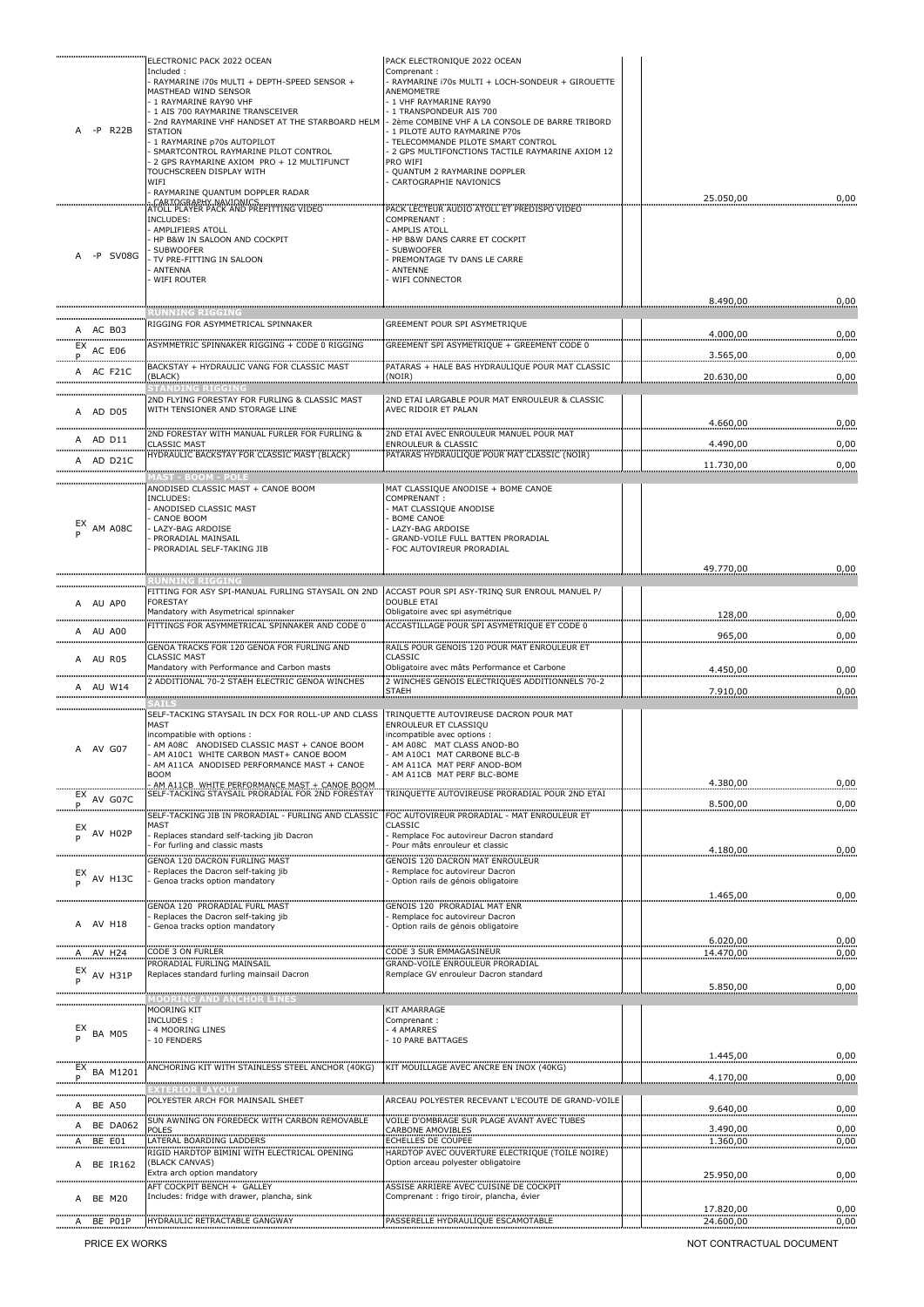|    | A BE T20B              | PORT SIDE ELECTRIC COCKPIT TABLE LEGS<br>Instead of fixed piedestal                                  | PIEDS ELECTRIQUES POUR TABLE COCKPIT BABORD<br>A la place des pieds fixes                   |                                          |              |
|----|------------------------|------------------------------------------------------------------------------------------------------|---------------------------------------------------------------------------------------------|------------------------------------------|--------------|
|    |                        |                                                                                                      |                                                                                             | 5.650,00                                 | 0,00         |
|    | A BS C050I             | <b>EXTERIOR CUSHIONS</b><br>COCKPIT CUSHIONS - BORA BORA GREY                                        | COUSSINS DE COCKPIT - BORA BORA GREY                                                        | 6.570,00                                 | 0,00         |
|    | A BS C220I             | PORT SIDE COCKPIT TABLE CUSHION - BORA BORA GREY                                                     | COUSSIN TABLE DE COCKPIT BABORD - BORA BORA GREY                                            |                                          |              |
|    | A BS C230I             | STARBOARD COCKPIT TABLE CUSHION - BORA BORA GREY                                                     | COUSSIN TABLE DE COCKPIT TRIBORD - BORA BORA GREY                                           | 430,00                                   | 0,00         |
|    |                        | AFT COCKPIT GALLEY BENCH CUSHIONS - BORA BORA                                                        | COUSSINS ASSISE CUISINE DE COCKPIT - BORA BORA                                              | 715,00                                   | 0,00         |
|    | A BS C450I<br>         | GREY<br>FRONT SUNBATHING MATTRESS - BORA BORA GREY                                                   | GREY<br>MATELAS BAIN DE SOLEIL AVANT - BORA BORA GREY                                       | 2.600,00                                 | 0,00         |
|    | A BS M010I             |                                                                                                      |                                                                                             | 2.600,00                                 | 0,00         |
|    |                        | <b>STEERING SYSTEMS</b><br>COMPOSITE STEERING WHEELS BLACK (2)                                       | BARRES A ROUE COMPOSITE NOIRES (2)                                                          |                                          |              |
|    | $EX$ DO A08N           |                                                                                                      |                                                                                             | 2.720,00                                 | 0,00         |
|    | A DO P17               | RETRACTABLE STERN THRUSTER                                                                           | PROPULSEUR DE POUPE RETRACTABLE                                                             | 15.280,00                                | 0,00         |
|    |                        | <b>XTERIOR WATER CIRCUIT</b><br>LUXURY COCKPIT SHOWER (ON A POLE)                                    | DOUCHETTE DE COCKPIT LUXE (SUR POTENCE)                                                     |                                          |              |
|    | A EE A05<br>A EE B01   | ELECTRIC SEA PUMP FOR DECK WASHING IN ANCHOR                                                         | POMPE ELECTRIQUE DE LAVAGE PONT DANS BAILLE A                                               | 5.460,00                                 | 0,00         |
|    |                        | <b>OCKER</b><br>ELECTRIC SEA PUMP FOR DECK WASHING IN GARAGE                                         | MOUILLAGE<br>POMPE ELECTRIQUE DE LAVAGE PONT DANS GARAGE                                    | 1.080,00                                 | 0,00         |
|    | A EE B04               | <b>INTERIOR WATER CIRCUIT</b>                                                                        |                                                                                             | 970,00                                   | 0,00         |
|    |                        | EXTRA WATER TANK (318 LITERS)                                                                        | RESERVOIR D'EAU SUPPLEMENTAIRE (318 LITRES)                                                 |                                          |              |
|    | A EI HO1BF             | Located in front port saloon<br>Incompatible with additional 318L fuel tank                          | Situé dans le carré arrière tribord<br>Incompatible avec réservoir fuel 318L supplémentaire |                                          |              |
|    |                        |                                                                                                      |                                                                                             | 1.205,00                                 | 0,00         |
|    | A EI J1004             | ENTSALZUNGSANLAGE (100 LITERS/HOUR DUO 230V/24V)                                                     | DESSALINISATEUR (100 LITRES/HEURE DUO 230V/24V)                                             | 14.850,00                                | 0,00         |
|    |                        | <b>ELECTRICAL APPLIANCES</b>                                                                         |                                                                                             |                                          |              |
|    | A FA F42C              | GALVANIC ISOLATOR FOR SHORE POWER AND AIR<br>CONDITIONING 30A                                        | ISOLATEUR GALVANIOUE POUR PRISE DE OUAI ET<br>CLIMATISATION 30A                             | 520,00                                   | 0,00         |
|    | A FA I17               | SERVER WEB SCHEIBER NMEA 2000 (SHIP CONTROL)                                                         | SERVER WEB SCHEIBER NMEA 2000 (SHIP CONTROL)                                                | 1.450,00                                 | 0,00         |
|    |                        | GENERATOR 11 KW 230V 50HZ - WITH COCOON AIR<br>CONDITIONING                                          | GENERATEUR 11 KW 230V 50HZ - AVEC COCON CLIM                                                |                                          |              |
|    | A FA VODC              | Optional air conditioning mandatory                                                                  | Option climatisation obligatoire                                                            | 26.180,00                                | 0,00         |
|    |                        | <b>INTERIOR LIGHTS</b>                                                                               |                                                                                             |                                          |              |
|    | A FL A23DD             | LUXURY LIGHTING (LAMP) IN CABINS 2 CABINS VERSION<br>1 FRONT CAB / 1 AFT CAB AND AND 1 FRONT CAB / 2 | ECLAIRAGE LUXE (ABAT-JOUR) DANS LES CABINES<br>VERSIONS 1CAV/1CAR ET 1CAV/2CAR              |                                          |              |
|    |                        | AFT CAB                                                                                              |                                                                                             | 815,00                                   | 0,00         |
|    | A FL A23LI             | UXURY LIGHTING (LAMP) IN CABINS<br>2 FRONT CAB / 1 AFT CAB AND AND 2 FRONT CAB / 2                   | ECLAIRAGE LUXE (ABAT-JOUR) DANS LES CABINES 2CAV<br>1CAR                                    |                                          |              |
|    |                        | AFT CAB                                                                                              | VERSIONS 2CAV 1CAR ET 2CAV 2CAR                                                             | 406,00                                   | 0,00         |
|    | A FN B05               | <b>NAVIGATION LIGHTS</b><br>UNDERWATER PROJECTORS (X4)                                               | PROJECTEURS SOUS-MARIN (X4)                                                                 | 4.310,00                                 | 0,00         |
|    | $EX$ FN B11CL          | LED LIGHTING SPREADERS - CARBON MAST (X6)                                                            | ECLAIRAGE LED DANS BARRES DE FLECHES - MAT                                                  |                                          |              |
|    | .<br>$EX$ FN B11EA     | LED LIGHTING SPREADERS - FURLING MAST (X4)                                                           | CARBONE (X6)<br>ECLAIRAGE LED DANS BARRES DE FLECHES - MAT                                  | 2.790,00                                 | 0,00         |
| EX |                        | LED LIGHTING SPREADERS - PERFORMANCE MAST (X6)                                                       | ENROULEUR (X4)<br>ECLAIRAGE LED DANS BARRES DE FLECHES - MAT                                | 1.860,00                                 | 0,00         |
|    | FN B11PA               |                                                                                                      | PERFORMANCE (X6)                                                                            | 2.790,00                                 | 0,00         |
|    | $EX$ FN B110A          | LED LIGHTING SPREADERS - CLASSIC MAST (X4)                                                           | ECLAIRAGE LED DANS BARRES DE FLECHES - MAT CLASSIC<br>(X4)                                  | 1.860,00                                 | 0,00         |
|    |                        | <b>OUSEHOLD APPLIANCES</b>                                                                           |                                                                                             |                                          |              |
|    | A IA A15G              | VERTICAL FRIGO/FREEZER 300L<br>Replaces standard 144L Frigo/Freezer on starboard                     | FRIGO FREEZER VERTICAL 300L<br>Remplace le Frigo/Freezer 144L standard à tribord            |                                          |              |
|    |                        |                                                                                                      |                                                                                             | 3.100,00                                 | 0,00         |
|    |                        | WINE CABINET 230V IN GALLEY<br>Can contain 12 bottles                                                | CAVE A VIN 230V DANS LA CUISINE<br>Peut contenir 12 bouteilles                              |                                          |              |
|    | A IA C06G              | Operates on 24V with inverter                                                                        | Fonctionne sur 24V avec convertisseur intégré                                               | 1.080,00                                 | 0,00         |
|    |                        | ELECTRICAL COOKING PLATES AND OVEN 220V                                                              | PLAQUE DE CUISSON ET FOUR ELECTRIQUE 230V                                                   |                                          |              |
| A  | IA C10G                | Replaces the gaz oven                                                                                | Remplace le four à gaz                                                                      | 1.175,00                                 |              |
|    |                        | <b>ICE MAKER 75L</b>                                                                                 | <b>ICE MAKER TIROIR 75L</b>                                                                 |                                          | 0,00         |
| A  | IA 101G                | Replaces standard fridge in galley under the port saloon<br>seat                                     | Remplace le frigo standard sous l'assise de carré bâbord                                    | 2.300,00                                 | 0,00         |
| A  | IA LO2G                | COMBINED WASHER / DRYER MACHINE IN SALOON                                                            | LAVE-LINGE SECHANT DANS LE CARRE 115V60HZ                                                   |                                          |              |
| Α  | IA L03G                | 115V60HZ<br>COMBINED WASHER / DRYER MACHINE IN SALOON                                                | LAVE-LINGE SECHANT DANS LE CARRE 230V50HZ                                                   | 3.510,00                                 | 0,00         |
|    |                        | 230V50HZ<br>DISHWASHER (6 SETS)                                                                      | LAVE-VAISSELLE (6 COUVERTS)                                                                 | 2.850,00                                 | 0,00         |
|    | A IA L04G              | Located under the port saloon seat in galley                                                         | Situé sous l'assise de carré bâbord                                                         |                                          |              |
|    |                        |                                                                                                      |                                                                                             | 1.775,00                                 | 0,00         |
|    |                        | HEATING AND AIR CONDITIONNING SYSTEMS                                                                |                                                                                             |                                          |              |
|    | A IC DE0EG             | AIR CONDITIONING IN CABINS (Y3DD)<br>For front owner's cabin                                         | CLIMATISATION (Y3DD)<br>Pour version cabine avant propiétaire                               |                                          |              |
|    |                        | AIR CONDITIONING IN CABINS (Y3L2)                                                                    | <b>CLIMATISATION (Y3L2)</b>                                                                 | 29.580,00                                | 0,00         |
|    | A IC DE0NG             | For aft owner's cabin version and 4 cabins version                                                   | Pour version cabine arrière propriétaire et version 4 cabines                               |                                          |              |
|    | A IC HDBE0             | DIESEL FORCED AIR HEATING WEBASTO 3x5.5 KW                                                           | CHAUFFAGE A AIR WEBASTO 3x5.5 KW                                                            | 33.200,00<br>15.760,00                   | 0,00         |
|    | A IC HDXF              | AIR CONDITIONING VENT IN BOW CABIN OR SKIPPER'S                                                      | SORTIE AIR CHAUFFAGE DANS CABINE D'ETRAVE OU                                                |                                          | 0,00         |
|    |                        | CABIN<br>FANS IN SKIPPER CABIN                                                                       | SKIPPER<br>VENTILATEUR HELLA DANS LA CABINE D'ETRAVE-SKIPPER                                | 174,00                                   | 0,00         |
|    | A IC V03XF<br>A IC V06 | FANS IN CABINS                                                                                       | 12V 6,5W<br>VENTILATEURS DANS LES CABINES                                                   | 262,00<br>1.790,00                       | 0,00<br>0,00 |
|    | A IC Y3XH              | AIR CONDITIONING IN SKIPPER CABIN                                                                    | CLIMATISATION DANS LA CABINE DE POINTE - CABINE                                             |                                          |              |
|    |                        | <b>ENTERIOR EQUIPMENT</b>                                                                            | <b>SKIPPER</b>                                                                              | 478,00                                   | 0,00         |
|    |                        | CROCKERY AND CUTLERY KIT VILLEROY & BOCH FOR 6<br>PEOPLE                                             | KIT VAISSELLE VILLEROY & BOCH POUR 6 PERSONNES<br>COMPRENANT:                               |                                          |              |
|    |                        | INCLUDING:                                                                                           | ASSIETTE PLATE EN PORCELAINE (X6)                                                           |                                          |              |
|    |                        | PORCELAIN DINNER PLATE (X6)<br>PORCELAIN DESSERT PLATE (X6)                                          | ASSIETTE A DESSERT EN PORCELAINE (X6)<br>SALADIER EN PORCELAINE (X1)                        |                                          |              |
|    |                        | PORCELAIN SALAD BOWL (X1)<br>PORCELAIN LARGE BOWL (X6)                                               | COUPE CREUSE EN PORCELAINE (X6)<br>KIT COUVERTS (1 FOURCHETTE, 1 COUTEAU, 1 GRANDE          |                                          |              |
|    | II A13D2               | CUTLERY KIT (1 FORK, 1 KNIFE, 1 LARGE SPOON, 1                                                       | CUILLERE, 1 CUILLERE                                                                        |                                          |              |
|    |                        | DESSERT<br>SPOON) (X6)                                                                               | A DESSERT) (X6)<br>VERRE A VIN (X6)                                                         |                                          |              |
|    |                        | WINE GLASS (X6)<br>WATER CUP (X6)                                                                    | GOBELET A EAU (X6)<br>· MUG (X6)                                                            |                                          |              |
|    |                        | MUG (X6)<br>PORCELAIN COFFEE CUP AND SOYS CUP SET (X6)                                               | ENSEMBLE TASSE A CAFE AVEC SOUS-TASSE EN<br>PORCELAINE (X6)                                 |                                          |              |
|    |                        |                                                                                                      | KIT VAISSELLE 4 PERSONNES                                                                   | 1.815,00                                 | 0,00         |
|    |                        | A PHIC A 130 WORKS KERY AND CUTLERY 4 PEOPLE                                                         |                                                                                             | NOT CORPRACTUAL DOCUMENT <sup>0,00</sup> |              |